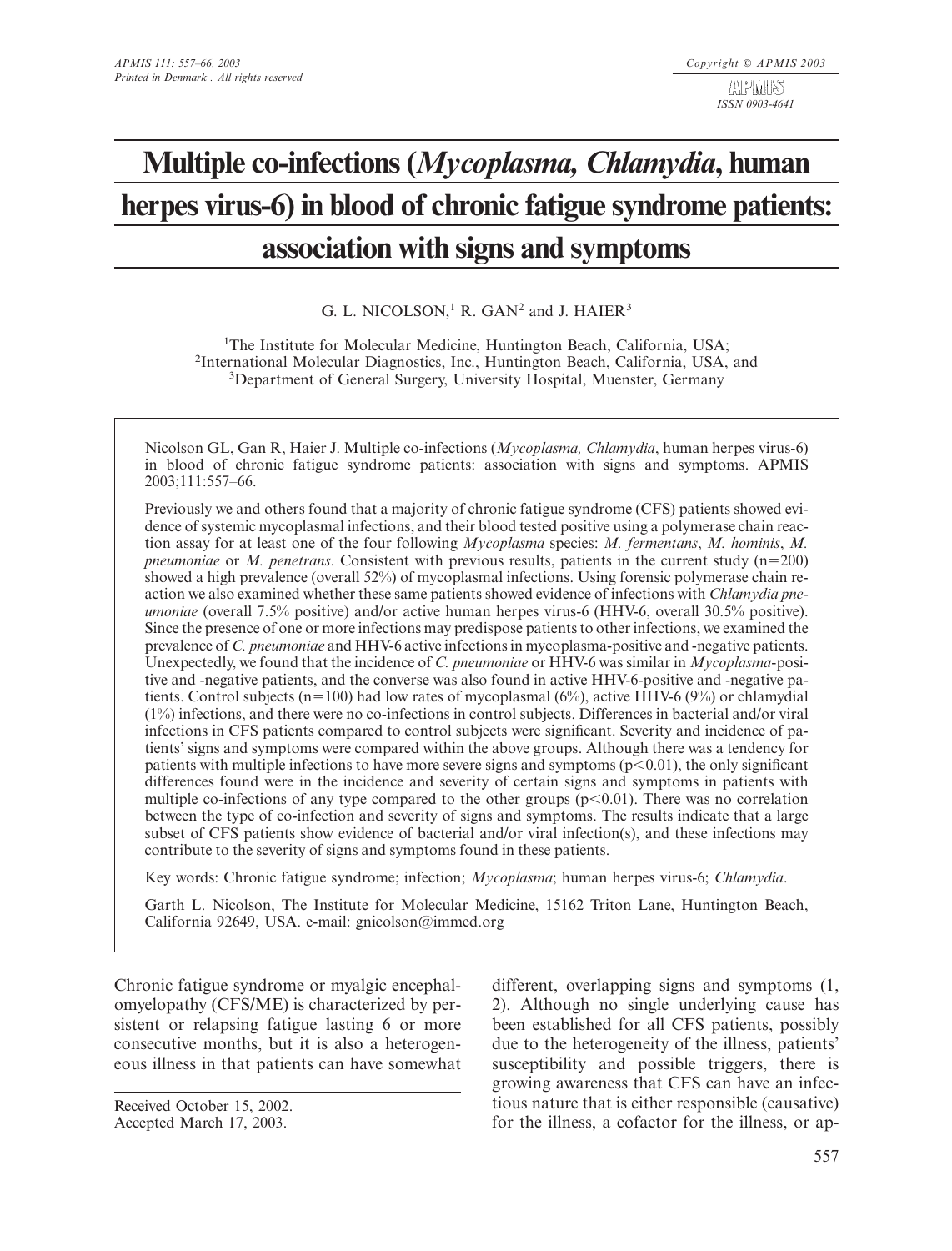pears as an opportunistic infection(s) responsible for aggravating patient morbidity (3). There are several reasons for this latter notion (4), including the nonrandom or clustered appearance of the illness, often in immediate family members (5, 6), certain signs and symptoms associated with infection (1–4), the cyclic course of the illness and its response to therapies based on treatment of infectious agents (7, 8).

Since chronic illnesses are usually complex, involving multiple, nonspecific, overlapping signs and symptoms, they are difficult to diagnose and even more difficult to treat (7–9). Chronic fatiguing illnesses for the most part do not have effective therapies, and therefore most CSF patients are not expected to completely recover from this chronic condition (9). Thus we consider it important to identify subsets of CFS patients who have treatable infections (10). There is a growing international consensus to differentiate CFS into clinically relevant subcategories that may represent different disease states or co-morbid conditions or illnesses (11). Evidence for association with infectious agents or their possible role in the clinical conditions cited above comes from studies where the incidence or the degree of infection were slowly suppressed by appropriate antibiotics resulting in gradual recovery from most clinical signs and symptoms. Although the data are incomplete, the results from appropriate diagnosis and antibiotic therapy studies suggest that Mycoplasmas and perhaps other microorganisms (*Chlamydia*, *Brucella*, *Coxiella*, etc.), even if they are not the initial triggers for a variety of chronic illnesses, play a major role in disease progression and patient morbidity in important subsets of chronically patients. Identifying systemic infections, such as those produced by *Mycoplasma* species (3, 6, 8, 11–14), *Chlamydia pneumoniae* (10) or human herpes virus-6 (HHV-6) (15–17), is likely to be important in the treatment of CFS patients. Here we examined CFS patients to see if a subset of patients had more than one type of chronic bacterial or viral infection and to determine if these infections were related to severity of CFS signs and symptoms.

## METHODS

## *Patients*

Patients diagnosed with CFS (ICD-10, 93.3) (n= 200) reported their medical history, completed a sign/

symptom illness survey and had routine laboratory tests. Clinical diagnoses were obtained from referring physicians according to the latest case definition. If necessary, medical records were also reviewed to determine if patients suffered from organic or psychiatric illnesses that could explain their symptoms. When positive results were found in any of the evaluations that met the Fukuda et al. (2) exclusionary criteria, the patients were not included in the study. The following criteria were used for patient classification: (a) unexplained relapsing or persistent fatigue of new or definite onset which is not caused by ongoing exertion, not relieved by rest and that results in a substantial reduction of activity compared to levels prior to onset; (b) four or more of the following signs and symptoms persist for at least 6 months: (1) impaired memory or concentration was enough to reduce levels of occupational, social, or personal activities; (2) sore throat; (3) tender cervical or axillary lymph nodes; (4) muscle pain; (5) multiple pain without swelling or redness; (6) new headache; (7) unfreshened sleep; (8) post-exertion malaise lasting more than 24 h; (c) 11/18 site-specific tender points and body pain above and below the waist. Patients were selected based on a routine physical examination, their case history, and clinical signs and symptoms. Patients with substance abuse were excluded from the study.

The illness survey questionnaire included demographic information, known environmental exposures, dates of illness onset, health status before onset of illness, during illness and current health status using scores on approximately 120 signs and symptoms (http//:www.immed.org/signsympt.htm). Additionally, all subjects were questioned about medication use during the 3 months prior to the study, and they had to be free of antibiotic treatment for 2 months prior to blood collection. Age- and gender-matched controls  $(n=100)$  had to be free of disease for at least 3 months prior to data collection, and they had to be free of antibiotic treatment and regular intake of NSAID for at least 3 months prior to blood collection.

## *Blood collection*

Blood was collected in EDTA-containing tubes and immediately brought to ice bath temperature as described previously (18–20). Samples were shipped with wet ice by air courier to the Institute for Molecular Medicine and International Molecular Diagnostics, Inc. for analysis. All blood samples were blinded. Whole blood  $(50 \mu l)$  was used for preparation of DNA using Chelex (Biorad, Hercules, USA) as follows. Blood cells were lysed with nano-pure water (1.3 ml) at room temperature for 30 min. After centrifugation at  $13000 \times g$  for 2 min, the supernatants were discarded. Alternatively, blood plasma was prepared and the Chelex isolation procedure was followed (for HHV-6 detection). Chelex solution (200 ml) was added, and the samples were incubated at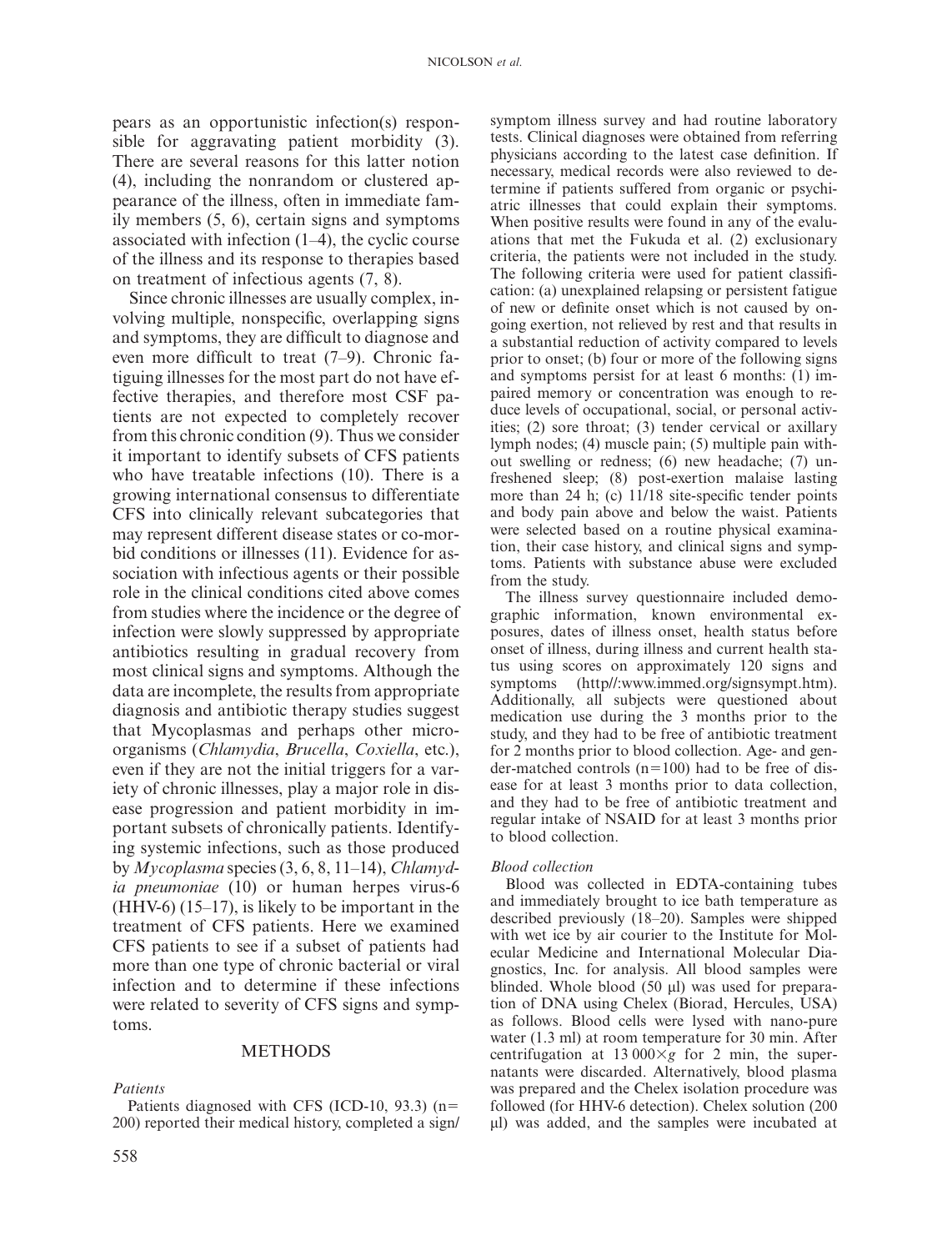$56^{\circ}$ C and at 100 $^{\circ}$ C for 15 min each. Aliquots from the centrifuged samples were used immediately for PCR or flash frozen and stored at  $-70^{\circ}$ C until use. Multiple aliquots were used for experiments on all patient samples.

#### *Detection of* Mycoplasma *by forensic PCR*

Amplification of the target gene sequences (19–23) was performed in a total volume of  $50 \mu$ l PCR buffer  $(10 \text{ mM Tris-HCl}, 50 \text{ mM KCl}, pH 9)$  containing  $0.1\%$ Triton  $X-100$ , 200  $\mu$ m each of dATP, dTTP, dGTP, dCTP, 100 pmol of each primer, and  $0.5-1$  ug of chromosomal DNA. Additional primer sets were used to confirm the species specificity of the reaction. Purified mycoplasmal DNA (0.5–1 ng of DNA) was used as a positive control for amplification in each experimental run. The amplification was carried out for 40 cycles with denaturing at  $94^{\circ}$ C and annealing at  $60^{\circ}$ C (genus-specific primers and *M. penetrans*) or 55 °C (*M. pneumoniae*, *M. hominis, M. fermentans*). Extension temperature was  $72^{\circ}$ C in all cases. Finally, product extension was performed at  $72^{\circ}$ C for 10 min. Negative and positive controls are present in each experiment  $(18–20)$ . The amplified samples are run on a  $1\%$  agarose gel containing  $5 \mu$ l/100 ml of ethidium bromide in TAE buffer (0.04 M Tris-acetate, 0.001 M EDTA, pH 8.0). After denaturing and neutralization, Southern blotting was performed as described below (19, 20).

#### *C. pneumoniae detection by forensic PCR*

PCR detection of *C. pneumoniae* was done as described above, except that the conditions and primers differed. PCR was carried out using the *C. pneumoniae*-specific primers: 5'-TGACAACGTTAGAAATA-CAGC-3' (upstream) and downstream 5'-CGCCTC-TCTCTCCTATAAAT-3'. The DNA was amplified for 30 cycles using standard cycle parameters, and the product evaluated by agarose-gel electrophoresis. The efficiency of the PCR process was monitored by amplification of  $\beta$ -actin mRNA. The presence of amplification inhibitors was evaluated by spiking negative samples with 2 µl of DNA from stock. *C. pneumoniae*-specific oligonucleotides in the PCR product were identified by Southern blot and dot-blot hybridization using a 21-mer internal probe: (5'-CGTTGA-GTCAACGACTTAAGG-3') 3' end-labeled with digoxigenin-UTP or 32P-labeled probe.

#### *HHV-6 detection by forensic PCR*

PCR detection of active HHV-6A was done as described above, except that the conditions and primers differ and plasma was used for polynucleotide isolation to detect active infections. PCR reactions were carried out using the following HHV-6A-specific primers: 5'-GCGTTTTCAGTGTGTAGTTCGGC-AG-3' (upstream) and downstream 5'-TGGCCGCA-TTTCGTACAGATACGGAGG-3'. The nucleotides were amplified for 30 cycles using standard cycle parameters, and the product was evaluated by agarosegel electrophoresis. The efficiency of the PCR process was monitored by amplification of  $\beta$ -actin mRNA. The presence of amplification inhibitors was evaluated by spiking negative samples with  $2 \mu$ l of DNA from stock. HHV-6A-specific oligonucleotides in the PCR product were identified by Southern blot and dot-blot hybridization using a 21-mer internal probe: (5'-ATCCGAAACAACTGTCTGACTGGCA-3') 3' end-labeled with digoxigenin-UTP or 32P-labeled probe.

#### *Southern blot confirmation*

The amplified samples were run on a 1% agarose gel containing 5 ml/100 ml of ethidium bromide in TAE buffer (0.04 M Tris-acetate, 0.001 M EDTA, pH 8.0). After denaturating and neutralization, Southern blotting was performed as follows: The PCR product was transferred to a Nytran membrane. After transfer, UV cross-linking was performed. Membranes were prehybridized with hybridization buffer consisting of  $1\times$  Denhardt's solution and 1 mg/ml salmon sperm DNA as blocking reagent. Membranes were then hybridized with digoxigenin-UTP or 32P-labeled internal probe  $(10^7 \text{ cpm per bag})$ . After hybrization and washing to remove unbound probe, the membranes were examined (digoxigenin-UTP-labeled probe) or exposed to autoradiography film  $(^{32}P$ labeled probe) for 1–2 days at  $-70^{\circ}$ C (19, 20).

## *Signs and symptoms incidence and severity score*

Illness survey forms (http//:www.immed.org/ signsympt.htm) were given to each patient that analyzed the most common signs and symptoms of chronic illnesses at the time the blood sample was drawn, before and after onset of illness (19). Patients marked the intensity of 114 signs/symptoms prior to and after onset of illness on a 10-point self-rating rank scale (0: none; 10: extreme). The 114 questions were then grouped into 28 categories containing 3–9 questions each. An average score for each category was calculated as the average change of the intensity of all questions in the category (score=sum of differences between self-rating values prior to and after onset of illness divided by the number of questions in the category). The data from prior to onset of illness and after onset as well as within the last week before the blood was drawn were compared. A significant difference was obtained if the score after onset/within the last week was three or more points higher than prior to the illness (19). This was used to determine the incidence of change in signs/symptoms among groups of patients. Additionally, the average score change with illness and the duration of illness were correlated with the results of different infections found in blood. Surveys of patients with negative test results were used to compare score values (19).

#### *Statistics*

Subjects' demographic characteristics were assessed using descriptive statistics and students' *t*-tests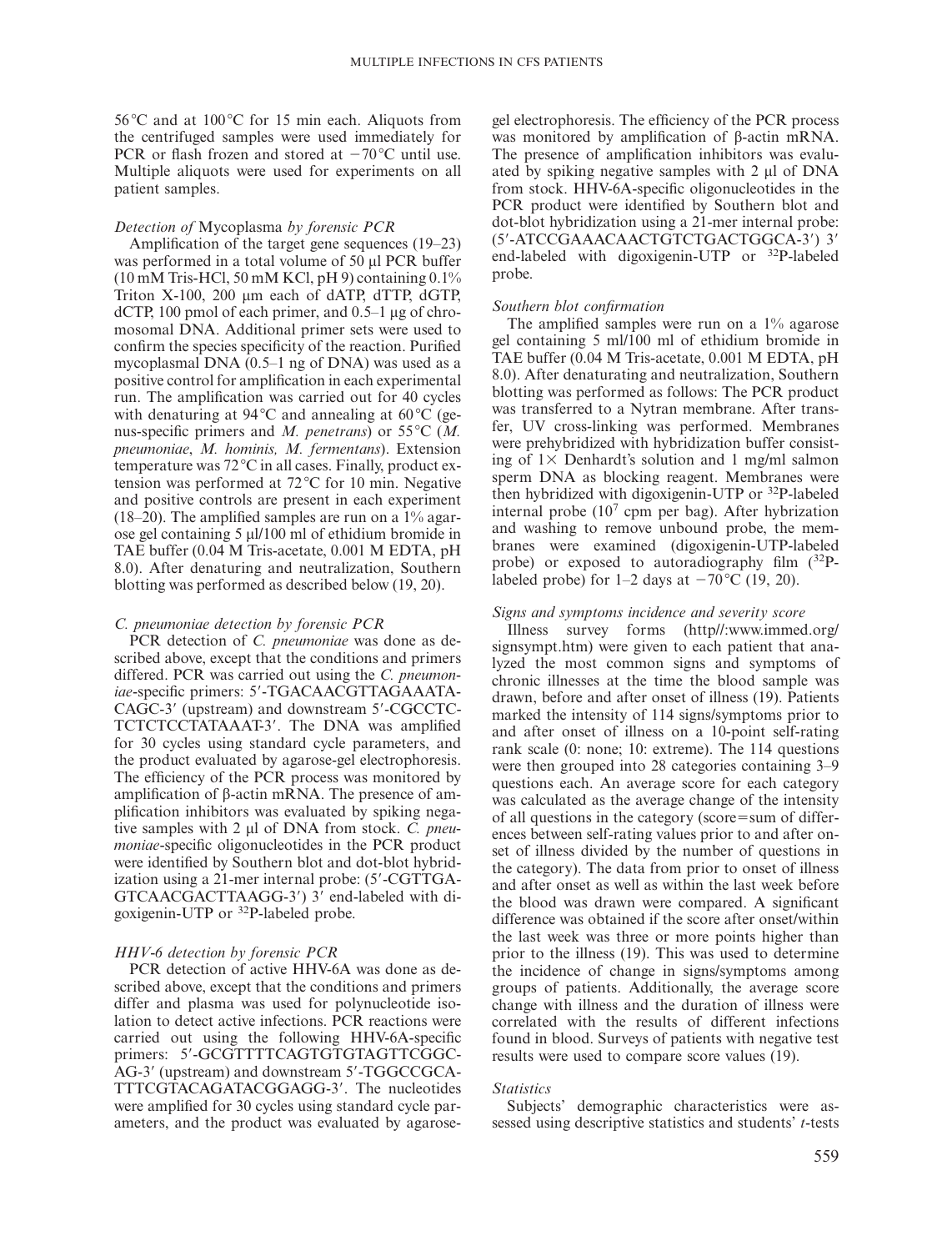| 11 DLL 1, 1 andre achieziaphic auna |                 |     |                  |           |               |                 |
|-------------------------------------|-----------------|-----|------------------|-----------|---------------|-----------------|
|                                     |                 | n   | Mean age<br>(SD) | Range     | Males $(\% )$ | Females $(\% )$ |
|                                     | Patients        | 200 | 40.6(8.8)        | 18–68     | 54 (27)       | 146 (73)        |
|                                     | Controls        | 100 | 34.6(9.1)        | $21 - 58$ | 31(31)        | 69 (69)         |
|                                     | Female patients | 146 | 40.8(9.8)        | $18 - 60$ | 0(0.0)        | 146(100.0)      |
|                                     | Male patients   | 54  | 39.3(10.3)       | $18 - 60$ | 54 (100.0)    | 0(0.0)          |
|                                     |                 |     |                  |           |               |                 |

TABLE 1. *Patient demographic data*

TABLE 2. *Comparison of chronic infections between CSF patients and healthy subjects*

|                  | No infection<br>$\binom{0}{0}$ | HHV-6<br>infected $\binom{0}{0}$ | Sign   | Mycoplasma<br>species<br>infected $(\% )$ | Sign    | C. pneumoniae<br>infected $\binom{0}{0}$ | Sign   |
|------------------|--------------------------------|----------------------------------|--------|-------------------------------------------|---------|------------------------------------------|--------|
| CFS patients     | 58 (29)                        | 61(30.5)                         |        | 104(52)                                   |         | 15(7.5)                                  |        |
| Control subjects | 88 (88)                        | 9(9)                             | p<0.01 | 7(7)                                      | p<0.001 |                                          | p<0.01 |

(independent samples test, *t*-test for equality of means, two-tailed). The 95% confidence interval was chosen for minimal significance. Illness survey data were statistically analyzed using Spearman rank correlation and Mann-Whitney tests.

## RESULTS

## *Patients and control subjects*

Demographic features of the patients are presented in Table 1. Patients and control subjects were approximately similar in age (control subjects mean age= $34.6$ ; CFS patients: mean age= 40.6). CFS patients differed significantly according to sex distribution ( $p<0.05$ ); 146 (73%) patients were female, while 54 (27%) patients were male. Similarly, 69 (69%) of control subjects were female, while 31 (31%) were male. All patients fulfilled the current international CDC case definition for chronic fatigue syndrome (2) None of the patients or control subjects had taken NSAID medication or antibiotics for at least 4 weeks before mycoplasma testing was performed.

Chronic infections were not found in 58 of 200 CFS patients (29%) and 88 of 100 control subjects (88%) (Table 2). When we examined CFS patients' blood for the presence of chronic infections, *Mycoplasma* species infections were found in 104 of 200 CFS patients (52%) and 7 of 100 control subjects (7%). *C. pneumoniae* infections were found in 15 of 200 CFS patients  $(7.5\%)$  and in 1 of 100 control subjects  $(1\%)$ . HHV-6 infections were found in 61 of 200 CFS patients (30.5%) and 9 of 100 control subjects

(9%). The differences between chronic infections in CFS patients and control subjects were significant (*Mycoplasma* species, p<0.001; HHV-6,  $p<0.01$ ; *C. pneumoniae*,  $p<0.01$ ) (Table 2). We did not find any multiple co-infections in control subjects.

# *Mycoplasma species infections in CFS patients*

Using species-specific primers and forensic PCR the incidence of various *Mycoplasma* spe-

TABLE 3. *Prevalence of* Mycoplasma *species,* C. pneumoniae *and HHV-6 infections in 200 CFS patients*

| Type of infection                | n  | $%$ of |
|----------------------------------|----|--------|
|                                  |    | total  |
| None                             | 96 | 48     |
| M. pneumoniae <sup>a</sup>       | 56 | 28     |
| M. fermentans <sup>a</sup>       | 46 | 23     |
| $M.$ hominis <sup>a</sup>        | 33 | 16.5   |
| M. penetrans <sup>a</sup>        | 18 | 9      |
| Single mycoplasmal infection     | 59 | 29.5   |
| Multiple mycoplasmal infections  | 45 | 22     |
| $M.$ fermentans + $M.$ hominis   | 14 | 7      |
| M. fermentans+M. pneumoniae      | 20 | 10     |
| $M.$ pneumoniae + $M.$ hominis   | 6  | 3      |
| $M.$ fermentans + $M.$ hominis + | 5  | 2.5    |
| M. pneumoniae                    |    |        |
| HHV-6                            | 61 | 30.5   |
| HHV-6-Mycoplasma                 | 29 | 14.5   |
| HHV-6+Mycoplasma                 | 32 | 16     |
| C. pneumoniae                    | 15 | 7.5    |
| C. pneumoniae - Mycoplasma       | 7  | 3.5    |
| C. pneumoniae + Mycoplasma       | 8  | 4      |
| C. pneumoniae-HHV-6              | 10 | 5      |
| $C.$ pneumoniae + HHV-6          | 5  | 2.5    |

<sup>a</sup> Alone or in combination with another species of *Mycoplasma*.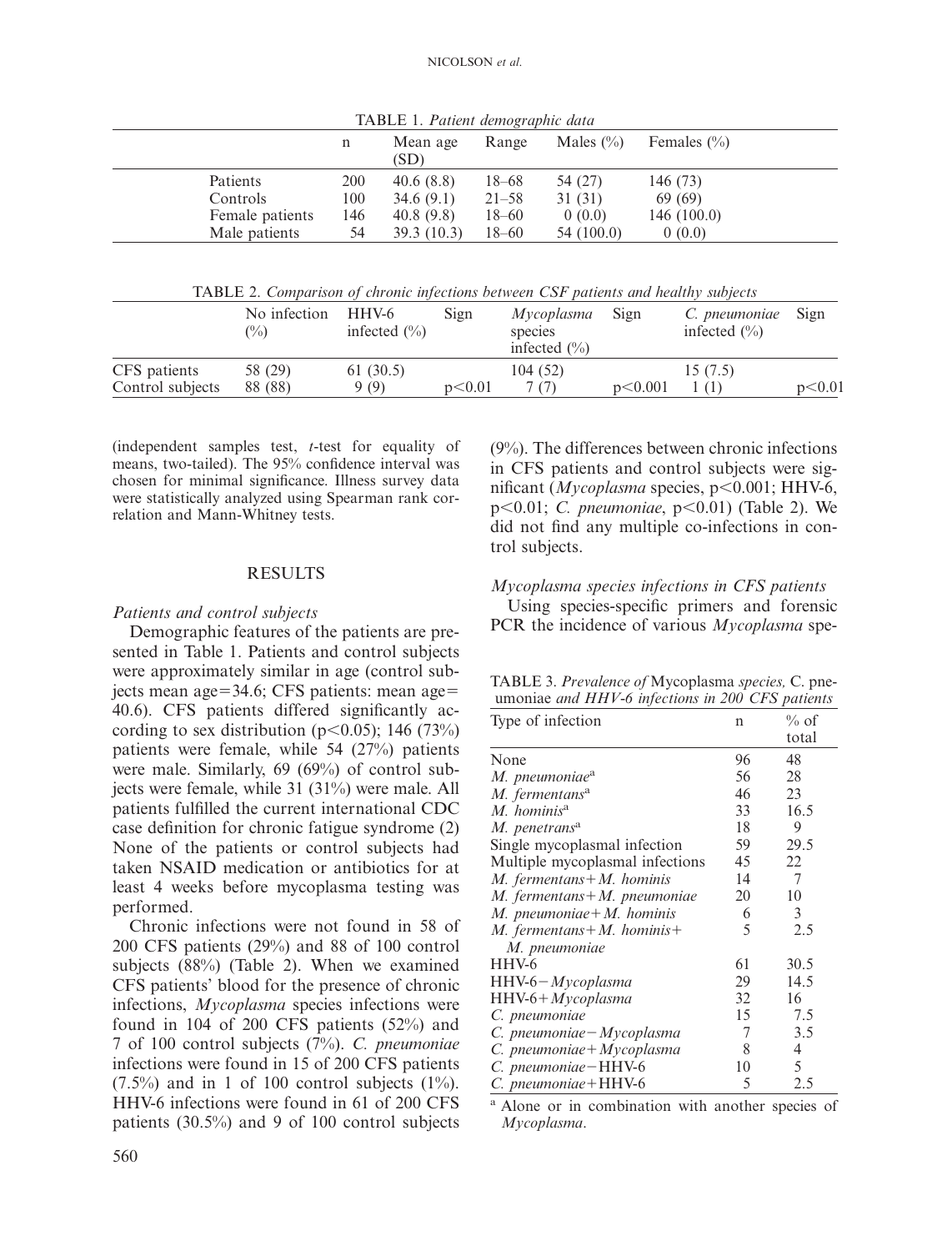cies was examined. Similar to previous results, *M. pneumoniae* infections were observed in 56 of 104 patients with CFS, *M. fermentans* infections occurred in 46 of 104 patients and *M. hominis* in 33 of 104 patients, whereas *M. penetrans* infections were found at lower (18 of 104) incidence (Table 3). We examined 100 control subjects who did not show clinical signs and symptoms and found that 7 were positive for a single species of *Mycoplasma* (Table 2). Differences between CFS patients and control subjects were significant  $(p<0.001)$ .

# *Multiple mycoplasmal infections in CFS patients*

Single infections with one of the four mycoplasmas tested were observed in 59 of the 104 (56.7%) *Mycoplasma*-positive patients or 29.5% of the total (Table 3). In the seven control subjects that were positive for mycoplasmal infections we found two controls positive for *M. fermentans*, three for *M. pneumoniae*, one for *M. hominis*, and one for *M. penetrans.* Similar to a previous study (19), the most commonly observed infection in CFS patients was *M. pneumoniae* (56 of 104 patients, 28%), followed by *M. fermentans* in 46 patients (18.3%), *M. hominis* in 33 patients (16.5%) and *M. penetrans* in 18 patients (9%). Multiple mycoplasmal infections were detected in 45 of the 104 mycoplasma-positive patients (43.3% or 22.5% of all patients), whereas single infections were found in 59/104 (56.7% or 29.5% of all patients). Similar to our previous results (19), we have not found patients positive for all four of the *Mycoplasma* species tested. In previous studies on North American (19) and European (11) CFS patients with multiple mycoplasmal infections, all of these patients showed combinations of *M. pneumoniae* and/or *M. fermentans* (with or without other species). The combination of *M. hominis* and *M. penetrans* was not seen. Similar results were found here where the most commonly found combination of *Mycoplasma* species was *M. fermentans* plus *M. pneumoniae* (20 of 104 *Mycoplasma*-positive patients, 19.2%), *M. fermentans* plus *M. hominis* (14 of 104 patients, 13.5%) or *M. hominis* plus *M. pneumoniae* (5 of 104 or 4.8%). The most common triple infection found was *M. fermentans* plus *M. hominis* plus *M. pneumoniae* (5 of 104 patients, 4.8%) (Table 3).

# *Multiple co-infections with HHV-6 in CFS patients*

Active HHV-6 infections were found in the blood plasma of 61 of 200 patients (30.5%) with CFS. This finding is similar but somewhat lower than previously reported for CFS patients (14– 16). When we examined the incidence of active HHV-6 infections detected in plasma in *Mycoplasma*-positive and -negative patients, we found that there was no preference for HHV-6 infections in *Mycoplasma*-infected patients (Table 3). In 104 *Mycoplasma*-positive patients HHV-6 infections were found in 32 patients (30.7%), whereas in *Mycoplasma*-negative patients HHV-6 infections were found in 29 of 96 patients (30.2%) (Table 3). There was also no preference for particular *Mycoplasma* species in HHV-6 co-infections (data not shown). In control subjects without evidence of signs or symptoms we found HHV-6 infections in 9 of 100 subjects. None of these HHV-6-positive control subjects had other infections (Table 2).

# *Multiple co-infections with* C. pneumoniae *in CFS patients*

*C. pneumoniae* infections were found in 15 of 200 CFS patients (7.5%) (Table 3) and one control subject out of 100 that also did not have mycoplasmal or HHV-6 infections (Table 2). This finding is similar but somewhat lower than previously reported for CFS patients (10). When we examined the incidence of *C. pneumoniae* infections in *Mycoplasma*-positive and negative patients, we found that there was no preference for multiple infections, nor was there a preference for particular *Mycoplasma* species in *C. pneumoniae* + Mycoplasma co-infections. In 104 *Mycoplasma*-positive patients *C. pneumoniae* infections were found in 8 patients (7.7%), whereas in 98 *Mycoplasma*-negative patients *C. pneumoniae* infections were found in 7 patients (7.3%). Similarly, in 61 HHV-6-positive patients *C. pneumoniae* infections were found in 5 patients (8.2%), whereas in 139 HHV-6-negative patients *C. pneumoniae* infections were found in 10 patients (7.2%) (Table 3).

# *Signs and symptoms incidence and severity scores*

Similar to a previous study (19), we found that the severity of signs/symptoms in CFS patients was independent of the time of onset of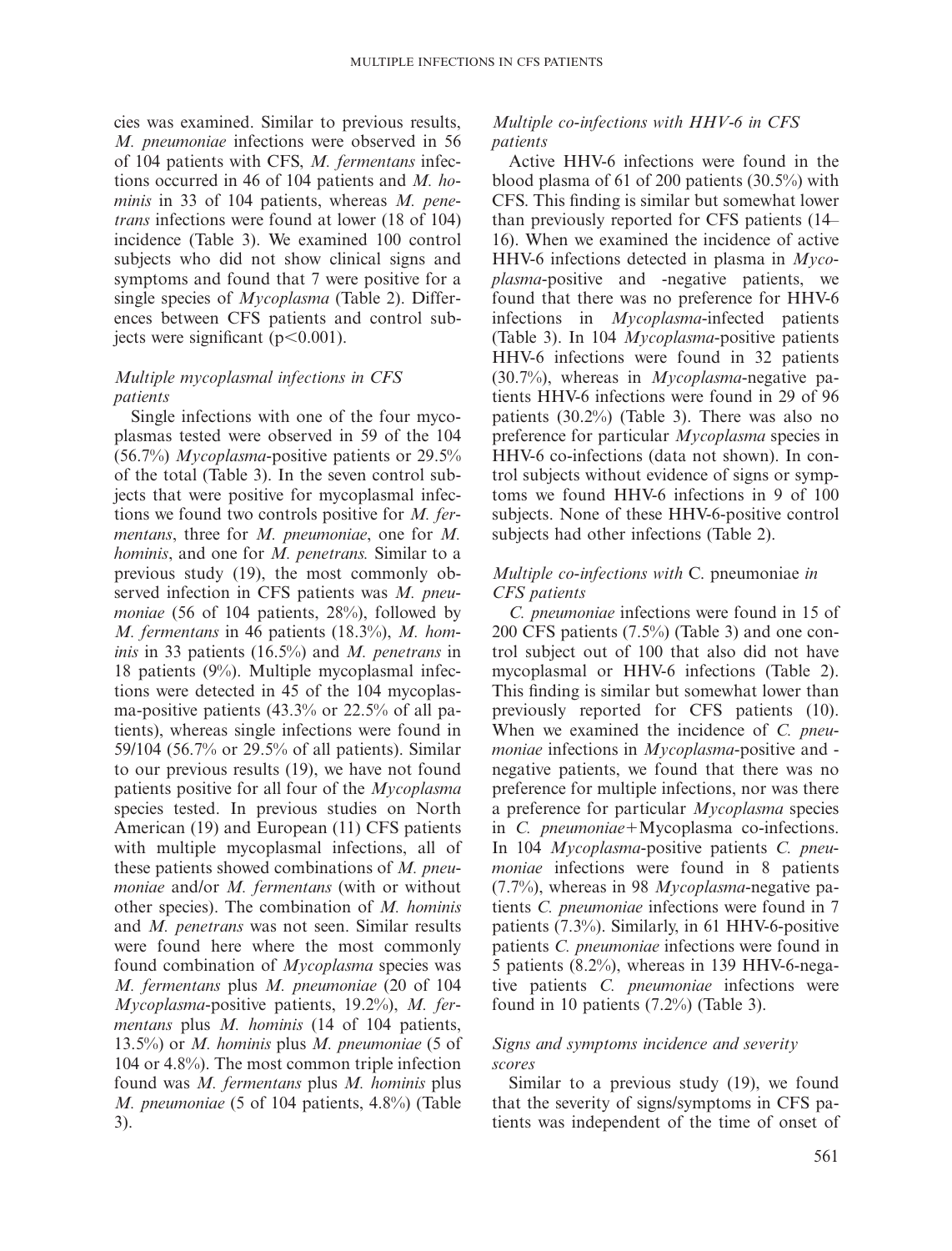| Category <sup>a</sup>        | Average score value changes <sup>b</sup> |          | Average score value changes  |      |       |      |  |
|------------------------------|------------------------------------------|----------|------------------------------|------|-------|------|--|
|                              | Infection present                        |          | No. of infections identified |      |       |      |  |
|                              | None                                     | Positive | One                          | Two  | Three | Four |  |
| Fatigue/sleep problems       | 2.99                                     | 3.49     | 3.31                         | 3.47 | 3.66  | 3.52 |  |
| Depression                   | 3.43                                     | 4.16     | 3.67                         | 4.00 | 4.70  | 4.56 |  |
| Memory problems              | 2.75                                     | 3.29     | 3.09                         | 3.11 | 3.57  | 3.53 |  |
| Balance problems             | 2.54                                     | 3.76     | 3.46                         | 3.65 | 4.00  | 3.95 |  |
| Muscle pain/ache             | 3.21                                     | 4.17     | 3.61                         | 3.88 | 4.75  | 4.71 |  |
| Joint pain/ache              | 2.21                                     | 2.64     | 2.41                         | 2.92 | 3.18  | 3.16 |  |
| Infections                   | 2.39                                     | 3.39     | 3.34                         | 3.41 | 3.53  | 3.48 |  |
| Skin disorders               | 1.86                                     | 2.33     | 2.22                         | 2.41 | 2.53  | 2.51 |  |
| Hair/scalp disorders         | 1.25                                     | 1.79     | 1.68                         | 1.82 | 1.84  | 1.99 |  |
| Skin rash/sensitivity        | 1.49                                     | 2.31     | 2.26                         | 2.39 | 2.55  | 2.59 |  |
| Genital disorders            | 1.33                                     | 2.19     | 1.91                         | 2.22 | 2.45  | 2.52 |  |
| Alimentation                 | 0.90                                     | 1.37     | 1.27                         | 1.38 | 1.67  | 1.69 |  |
| Sense disorders              | 2.33                                     | 2.51     | 2.39                         | 2.58 | 2.88  | 2.72 |  |
| Head/neck ache               | 2.00                                     | 2.39     | 2.30                         | 2.44 | 2.56  | 2.40 |  |
| Swelling (tissue)            | 2.60                                     | 2.82     | 2.76                         | 2.86 | 2.81  | 2.97 |  |
| Night sweats/fever           | 2.20                                     | 2.48     | 2.43                         | 2.59 | 2.73  | 2.74 |  |
| Gastrointestinal problems    | 1.38                                     | 2.67     | 2.49                         | 2.85 | 2.99  | 2.98 |  |
| Urinary problems             | 2.10                                     | 2.48     | 2.41                         | 2.59 | 2.69  | 2.66 |  |
| Bleeding                     | 2.22                                     | 2.31     | 2.29                         | 2.50 | 2.63  | 2.61 |  |
| Mouth cavity problems        | 1.20                                     | 1.69     | 1.63                         | 1.67 | 2.00  | 1.99 |  |
| Visual disorders             | 1.31                                     | 1.57     | 1.51                         | 1.61 | 1.73  | 1.71 |  |
| Audial disorders             | 2.00                                     | 2.60     | 2.17                         | 2.83 | 2.71  | 2.75 |  |
| Eye problems                 | 2.28                                     | 1.96     | 2.69                         | 2.31 | 1.63  | 1.61 |  |
| Taste/smell problems         | 2.26                                     | 2.46     | 3.00                         | 2.44 | 2.81  | 1.76 |  |
| Nasopharyngeal problems      | 1.72                                     | 2.18     | 2.54                         | 2.18 | 2.19  | 1.95 |  |
| Breathing problems           | 1.93                                     | 2.64     | 2.38                         | 2.10 | 2.94  | 2.95 |  |
| Heart problems               | 1.97                                     | 2.26     | 2.18                         | 1.86 | 2.64  | 2.24 |  |
| Chemical sensitivity/allergy | 2.65                                     | 2.29     | 2.58                         | 1.97 | 2.52  | 2.17 |  |

TABLE 4. *Changes in average severity of signs and symptoms scores in CFS patients with single (*Mycoplasma *species, HHV-6 or* C. pneumoniae*) or multiple (combinations of* Mycoplasma *species, HHV-6 or* C. pneumoniae*) infections in their blood after onset of illness*

<sup>a</sup> Severity of signs and symptoms was assessed using a Patient Illness Survey Form that included 114 signs and symptoms.

b The intensity of signs and symptoms was marked by patients on a 10-point scale (0: none; 10: extreme) prior to and after onset of illness. Scores were determined in each category  $(3-9)$  questions) as the sum of differences between values prior to and after onset of illness/number of questions in the category. Differences between scores of patients without evidence of infection compared to patients with evidence of infection were significant  $(p<0.01)$ , and differences in scores between patients with multiple infections compared to patients with one infection were significant  $(p<0.01)$ .

illness, and the average of severity score was similar during the week the blood was drawn compared with the values after the onset of the disease. All categories for signs and symptoms showed an increase in score values (3 or more points) after onset of illness in a majority of the patients. Similar to previous findings (19), significant differences in the duration of patients' illnesses between the different infections were not found (data not shown).

To evaluate the possible influence of specific bacterial or viral infections or multiple co-infec-

tions on the severity of illness we compared the average increase of the various scores prior to onset of illness with the values after onset of illness and also during the week the blood was drawn. Significant differences in scores were not found between the onset of illness and at the time of drawing of blood. As found previously (19), the highest increases in score values of CFS patients were found in fatigue/sleep problems, depression, memory loss, balance disturbances, muscle and joint pain or problems, head/ neck aches, and night sweats/fevers. Significant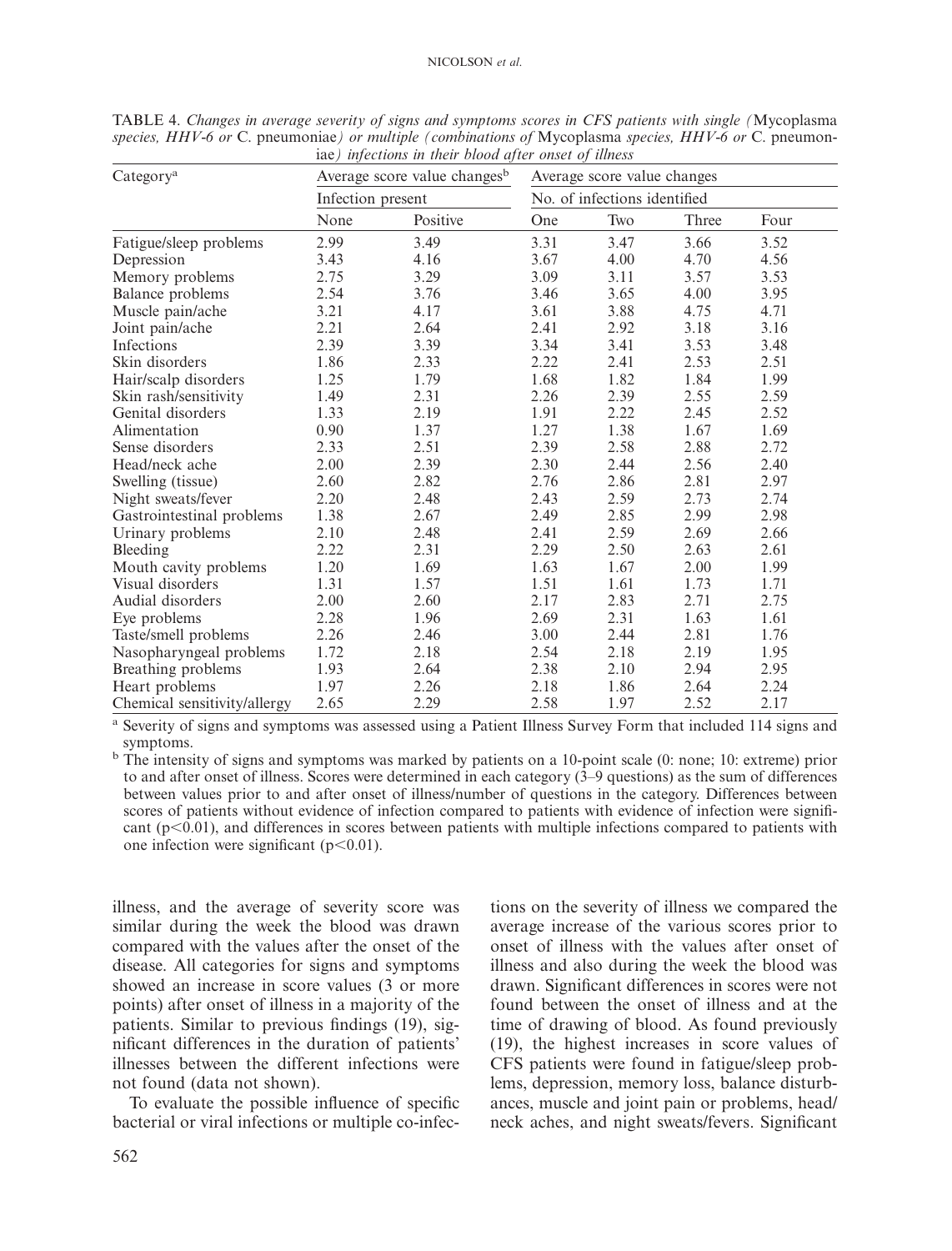differences were not found in the scores of signs and symptoms between patients with different types of infections (*Mycoplasma* species, HHV-6 or *C. pneumoniae*) or with different *Mycoplasma* species (data not shown). However, there were differences between the patients with multiple infections of any type and those with single infections and also between those patients with any evidence of infection compared to those without evidence of infection (Table 4). Greater increases in the severity of signs and symptoms were found in patients with infections compared to the other patients  $(p<0.01)$ , and there was a tendency for greater scores in patients with multiple infections of any kind (Table 4). This became significant  $(p<0.01)$  when scores of patients with multiple infections were compared to patients with only one infection of any type (Table 4); however, we did not find significant differences between the scores of patients with particular combinations of multiple infections. In addition, when the incidence rates of increase in particular signs/symptoms were compared between patients with evidence of multiple infections and no evidence of infection, there were some differences. As expected, patients with infections scored higher (more severity of signs/ symptoms) in categories associated with infections (night sweats, fever, gastrointestinal problems, urinary problems, dental problems, muscle, joint pain). Patients with evidence of chronic infections had higher incidence of signs/ symptoms in most categories (Table 4).

# DISCUSSION

Chronic infections are a feature of chronic fatiguing illnesses such as CFS in a rather large subset of patients. Previously we studied American and European CFS patients and found that most had mycoplasmal infections (11, 19, 20). Our results are similar to data published by others who studied CFS patients and also found widespread evidence of mycoplasmal infections (12–14). When we examined the incidence of particular mycoplasmal infections in North American CFS patients, we found that most patients had multiple infections (two or more species of *Mycoplasma*), which were for the most part combinations of *M. fermentans* and other species (19). For example, in studying

the prevalence of multiple mycoplasmal co-infections we found that double or triple infections occurred only when one of the species was *M. pneumoniae* and/or *M. fermentans* (11, 19). We also found that CFS patients infected with multiple *Mycoplasma* species generally had a longer history of illness, suggesting that patients may have contracted additional mycoplasmal infections with time (19). In a study on European CFS patients a slightly different picture was found (11). Examining 261 consecutive patients seen at a CFS clinic in Belgium revealed that 68.6% of patients had one or more species of *Mycoplasma* in their blood, and most patients had only single species infections. In contrast to North American patients, the most common species found was *M. hominis*. This could indicate differences in demography and exposures between North American and European CFS patients. We also found that more than 50% of North American patients with rheumatoid arthritis had mycoplasmal infections, and in the majority of these patients multiple infections with more than one *Mycoplasma* species could be detected (18).

Mycoplasmas are small, free-living, self-replicating prokaryotes without cell walls of the class *Molecutes* (24–26). Although mycoplasmas are commonly found in the oral cavity, urogenital tract and as symbiotic gut flora, some species can cause acute and chronic illnesses when they penetrate into the blood vascular system and systemically colonize organs and tissues (3, 24–26). For example, Mycoplasmas, such as *M. penetrans*, *M. fermentans*, *M. hominis* and *M. pirum*, can enter a variety of tissues and cells and cause systemic signs and symptoms. Mycoplasmas have also been shown to have a complex relationship with the immune system. They are very effective at evading host immune responses, and synergism with other infectious agents has been seen (24). In addition to CFS, Mycoplasmas are thought to contribute to patient morbidity in rheumatoid arthritis (18, 27), systemic lupus erythematosus (28), demyelinating and axonal neuropathies (29), HIV-AIDS (3, 24, 26, 30) and chronic respiratory conditions (31–33). Mycoplasmal infections have also been reported as co-infections with other microorganisms (34, 35).

Certain types of viral infections are commonly found in CFS patients, one of the most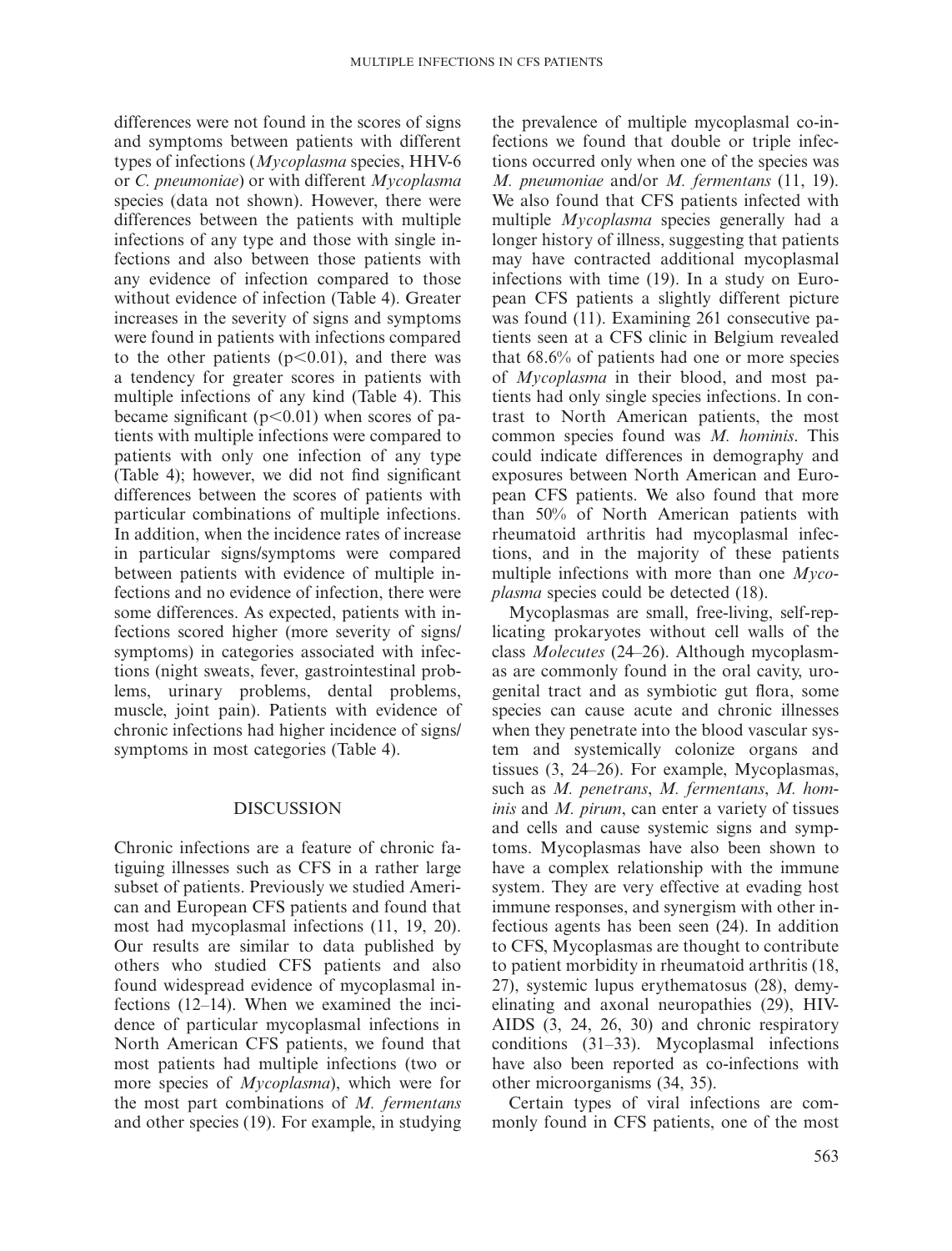common being HHV-6 (15–17). Antibodies against HHV-6 are routinely found in CFS patients, and most of these patients have the HHV-6A variant (15–17). HHV-6 appears to play a role as a major contributing factor in several chronic illnesses (15, 16). Although several studies have associated HHV-6 with CFS (17, 36–40), there are also reports that could not find an association with CFS (41, 42).

An unexpected finding in our study was that *Mycoplasma* species, *C. pneumoniae* and HHV-6 infections were not clustered together in CFS patients. When we examined the incidence of *C. pneumoniae* or HHV-6 in *Mycoplasma*-positive or -negative CFS patients, we found no differences, indicating that clustering of these infections is not more likely in certain CFS patients. Although patients with multiple infections had on average more severe signs and symptoms, we did not find differences between the types of infections and signs and symptoms. The signs and symptoms of CFS are relatively non-specific; therefore, the possibility of unique patient subsets with different patterns of signs/symptoms based on the types of infections present is probably unlikely and consistent with the results that we obtained.

We used PCR to detect the presence of specific microbial genes in blood or blood plasma. In contrast to the detection of immunological responses against infectious agents using serological techniques the detection of specific gene sequences has to be considered as direct evidence for the presence of living microorganisms in the tested sample. Therefore, PCR has been established as a highly sensitive routine procedure for various infections diseases, such as hepatitis and tuberculosis, that allows identification of infections prior to serological changes and even in immunocompromised patients. Use of PCR techniques for detection of microorganism infections has been questioned in studies where different methods were used in different laboratories without validation. The PCR tests that we used to identify bacterial and viral infections are very sensitive and highly specific. These tests are a dramatic improvement on the relatively insensitive serum antibody tests that are routinely used to assay for systemic infections. For example, in the determination of mycoplasmal infections we used primer sets for various genes found in specific species (19–23)

and for conformation supplemented these primers with additional primer sets as new sequence information became available. This was done to eliminate possible cross-reactions with *Mycoplasma*-related organisms (21). Similar to a previous study (20), we examined the reliability of the methods by performing multiple assays (repeated up to six times), and the results were completely reproducible. The sensitivity of *Mycoplasma* detection by the described method was assessed by the detection of control *Mycoplasma* DNA and by internal Southern blot hybridization using *Mycoplasma*-specific probes. Using serial dilutions of *Mycoplasma* DNA the method was able to detect as low as a few fg of DNA (20). In other experiments, mycoplasmas were added to control blood samples at various concentrations. We were able to detect specific products down to a few ccu/ml blood. Thus, with the use of specific Southern hybridization the procedure can result in specific test results of high sensitivity, down to the presence of a few microorganisms in a clinical sample (19, 20). In our experience, conventional PCR yields similar results to forensic PCR with extracellular microorganisms, but not with clinical samples that contain intracellular microorganisms. Although the reason for this is not known, it could be due to inhibitors present in the clinical samples or to loss of *Mycoplasma* DNA in the conventional extraction procedures due to protein complexing or degradation by cellular nucleases (20).

The finding of multiple infections in CFS patients has implications in the treatment of CFS. Although treatment of particular types of chronic infections has shown some benefit in certain CFS patients, this result is far from universal (7, 8). Identifying and treating the possible multiple, specific chronic infections in individual CFS patients may be useful in the clinical management of this illness.

## REFERENCES

- 1. Holmes GP, Kaplan JE, et al. Chronic fatigue syndrome, a working case definition. Ann Intern Med 1988;108:387–9.
- 2. Fukuda K, Straus SE, Hickie I, et al. The chronic fatigue syndrome, a comprehensive approach to its definition and study. Ann Intern Med 1994;121:953–9.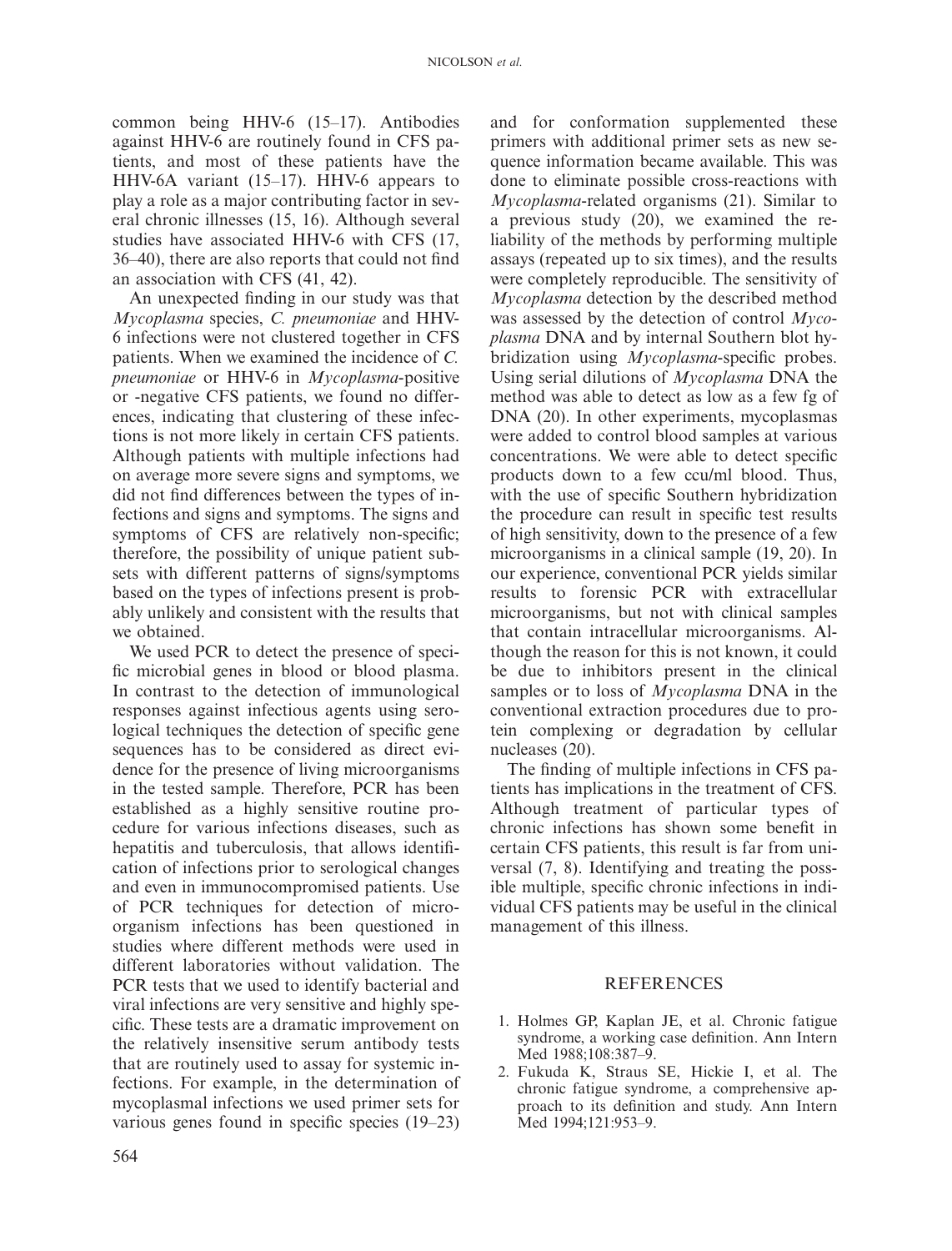- 3. Nicolson GL, Nasralla MY, Haier J, et al. Mycoplasmal infections in chronic illnesses: fibromyalgia and chronic fatigue syndromes, Gulf War illness, HIV-AIDS and rheumatoid arthritis. Med Sentinel 1999;5:172–6.
- 4. Nicolson GL. Chronic infections as a common etiology for many patients with chronic fatigue syndrome, fibromyalgia syndrome and Gulf War illnesses. Intern J Med 1998;1:42–6.
- 5. Walch CM, Zainal NZ, Middleton SJ, et al. A family history study of chronic fatigue syndrome. Psych Genet 2001;11:123–8.
- 6. Nicolson GL, Nasralla MY, Nicolson NL, Haier J. High prevalence of mycoplasmal infections in symptomatic (Chronic Fatigue Syndrome) family members of mycoplasma-positive Gulf War Illness patients. J Chronic Fatigue Syndr 2003; 11(2):21–36.
- 7. Nicolson GL, Nasralla M, Franco AR, et al. Diagnosis and integrative treatment of intracellular bacterial infections in chronic fatigue and fibromyalgia syndromes, Gulf War illness, rheumatoid arthritis and other chronic illnesses. Clin Pract Alt Med 2000;1:92–102.
- 8. Nicolson GL, Nasralla M, Haier J, et al. Diagnosis and treatment of chronic mycoplasmal infections in fibromyalgia and chronic fatigue syndromes: relationship to Gulf War illness. Biomed Ther 1998;16:266–71.
- 9. Hoffman C, Rice D, Sung HY. Persons with chronic conditions. Their prevalence and costs. JAMA 1996;276:1473–9.
- 10. Chia JK, Chia LY. Chronic Chlamydia pneumoniae infection: a treatable cause of chronic fatigue syndrome. Clin Infect Dis 1999;29:452–3.
- 11. Nijs J, Nicolson GL, De Becker P, et al. High prevalence of Mycoplasma infections among European chronic fatigue syndrome patients. Examination of four *Mycoplasma* species in blood of chronic fatigue patients. FEMS Immunol Med Microbiol 2002;34:209–14.
- 12. Vojdani A, Choppa PC, Tagle C, et al. Detection of *Mycoplasma* genus and *Mycoplasma fermentans* by PCR in patients with Chronic Fatigue Syndrome. FEMS Immunol Med Microbiol 1998;22:355–65.
- 13. Huang W, See D, Tiles J. The prevalence of *Mycoplasma incognitus* in the peripheral blood mononuclear cells of normal controls or patients with AIDS or Chronic Fatigue Syndrome. J Clin Microbiol 1998;231:457–67.
- 14. Choppa PC, Vojdani A, Tagle C, et al. Multiplex PCR for the detection of *Mycoplasma fermentans*, *M. hominis* and *M. penetrans* in cell cultures and blood samples of patients with chronic fatigue syndrome. Mol Cell Probes 1998;12:301–8.
- 15. Braun DK, Dominguez G, Pellett PE. Human herpesvirus-6. Clin Microbiol Rev 1997;10:521– 67.
- 16. Campadelli-Fiume G, Mirandela P, Menetti L. Human herpesvirus-6: an emerging pathogen. Emerg Infect Dis 1999;5:353–66.
- 17. Patnaik M, Komaroff AL, Conley C, Orjin-Amaine EA, Peter JB. Prevalence of IgM antibodies to human herpesvirus-6 early antigen in patients with chronic fatigue syndrome. J Infect Dis 1995;172:1164–7.
- 18. Haier J, Nasralla M, Franco RA, et al. Detection of mycoplasmal infections in blood of patients with rheumatoid arthritis. Rheumatology 1999; 38:504–9.
- 19. Nasralla M, Haier J, Nicolson GL. Multiple mycoplasmal infections detected in blood of patients with chronic fatigue syndrome and/or fibromyalgia. Eur J Clin Microbiol Infect Dis 1999;18:859–65.
- 20. Nasralla MY, Haier J, Nicolson NL, Nicolson GL. Examination of mycoplasmas in blood of 565 chronic illness patients by polymerase chain reaction. Intern J Med Biol Environ 2000;28:15– 23.
- 21. Van Kuppeveld FJM, Van der Logt JTM, Angulo AF, et al. Genus- and species-specific identification of mycoplasmas by 16S rRNA amplification. Appl Environ Microbiol 1992;58:2606– 15.
- 22. Berg S, Lueneberg E, Frosch M. Development of an amplification and hybridization assay for the specific and sensitive detection of Mycoplasma fermentans DNA. Mol Cell Probes 1996;10:7–14.
- 23. Bernet C, Garret M, de Barbeyrac B, Bebear C, Bonnet J. Detection of Mycoplasma pneumoniae by using the polymerase chain reaction. J Clin Microbiol 1995;27:2492–6.
- 24. Baseman J, Tully J. Mycoplasmas: sophisticated, reemerging, and burdened by their notoriety. Emerg Infect Dis 1997;3:21–32.
- 25. Nicolson GL, Nasralla M, Franco AR, et al. Mycoplasmal infections in fatigue illnesses: chronic fatigue and fibromyalgia syndromes, Gulf War illness and rheumatoid arthritis. J Chronic Fatigue Syndr 2000;6(3/4):23–39.
- 26. Nicolson GL, Nasralla M, Nicolson NL. The pathogenesis and treatment of mycoplasmal infections. Antimicrob Infect Dis Newsl 1999;17: 81–8.
- 27. Johnson S, Sidebottom D, Bruckner F, Collins D. Identification of *Mycoplasma fermentans* in synovial fluid samples from arthritis patients with inflammatory disease. J Clin Microbiol 2000;38: 90–3.
- 28. Ginsburg KS, Kundsin RB, Walter CW, Schur PH. *Ureaplasma urealyticum* and *Mycoplasma hominis* in women with systemic lupus erythematosus. Arthritis Rheum 1992;35:429–33.
- 29. Greenlee JE, Rose JW. Controversies in neurological infectious diseases. Semin Neurol 2000; 20:375–86.